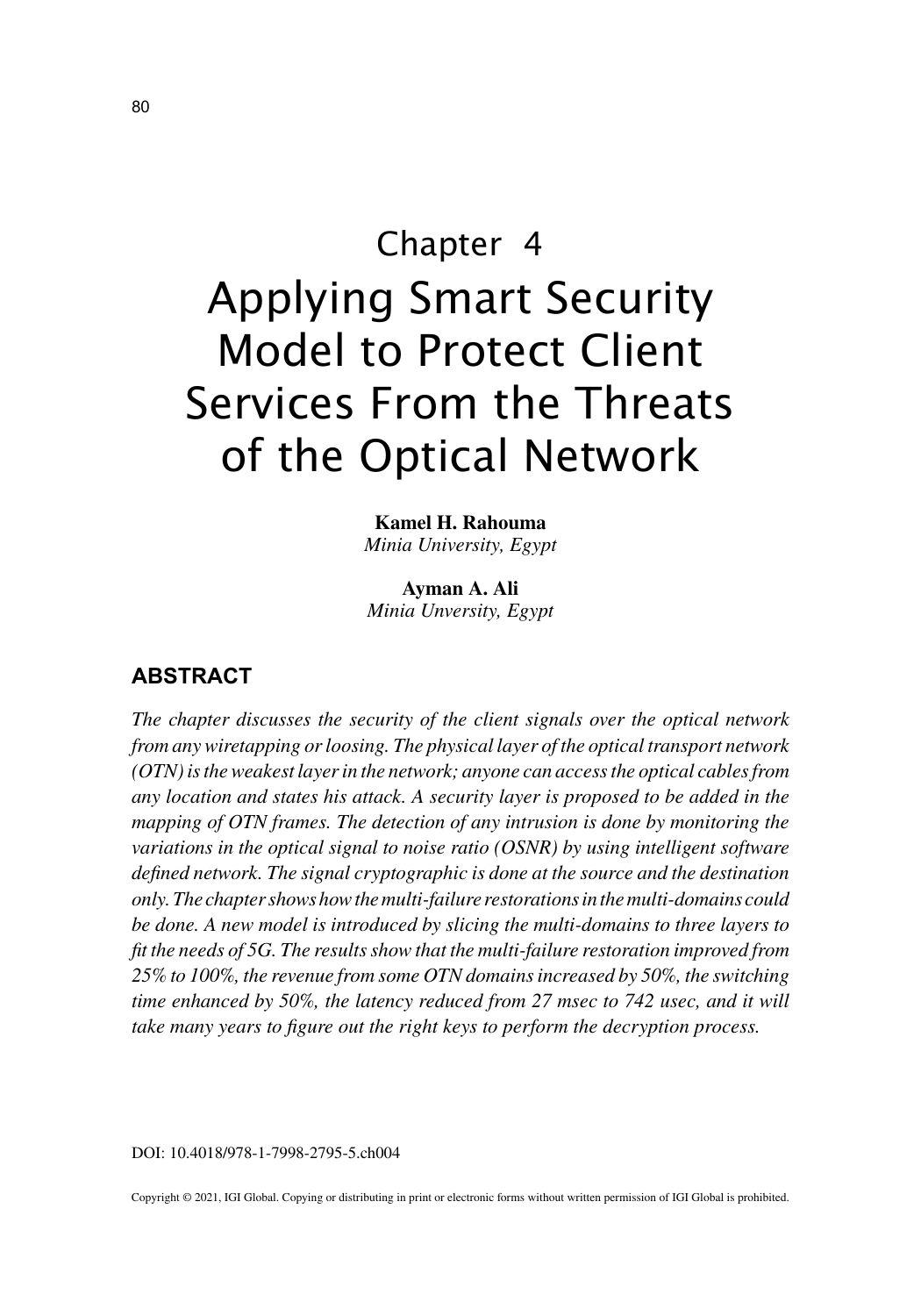# **INTRODUCTION**

Applying 5G and beyond technologies require to exchange an enormous amount of data between various locations inside any country and globally. Transporting all of these amounts of data in the access networks is easier than to transport it across a backbone network (Palattella et al., 2016). There are many advanced technologies which are used to transfer the data over the backbone network, which begin from the Plesiochronous Digital Hierarchy (PDH), the Synchronous Digital Hierarchy (SDH) and finally the most advanced technology of the data transmission is the Optical Transport Network (OTN) over the Dense Wave Division Multiplexing (DWDM). The high capacities of the OTN circuits can provide the suitable infrastructure to lead the breakthrough in the access and the mobile networks such as 5G and beyond 5G technologies, which need to transfer a massive amount of data of many smart applications between the different sites even though these sites are separated by very long-distances or separated by the borders between the different countries around the world (Monteiro, Gameiro, & Hu, 2016).

As the OTN is extending over thousands of kilometers of distances, which covers most of the area of any country, it carries all the services of the telecom operators from the different mobile applications, the enterprise services, and the Internet services. Although the OTN plays an essential role in carrying most of all the traffic of the different communication technologies in the country, many threats can affect this great job of the OTN; one of these threats is the customer's data, which are carried over the OTN, may be lost due to one or more fault in the working and protection routes of the optical network, another threat which can affect the customer's data over the OTN is the physical layer of the OTN is natural to be intruded from any place in the network routes by a 3rd party who is not authorized (Wetterwald, Saucez, Nguyen, & Turletti, 2016).

Many kinds of research discussed the threads of the optical network separately, one of these studies proposed the implementation of the OTN encryptions as point to point provisioning and wavelength level encryptions which are fitted demands in the complete line rate with the sub wavelengths demand, the encryptions of the aggregations and grooming are preferred to increase the utilization of the network and to decrease the complexity of the management system (Guan, Kakande, & Cho, 2016). Another study investigated that the authorized user wants to choose the proper channel coding to manage the secrecy capacity, while other security evaluation parameters are necessary to be applied to estimate the data security and the stability of the system. The protection leakage determinant is employed to assess the physical-layer safety level while the secure receiving range is employed to estimate the protection transmission scope, and the impacts of the extraction position, the extraction degree, the number of the users, and the length of the encryption key